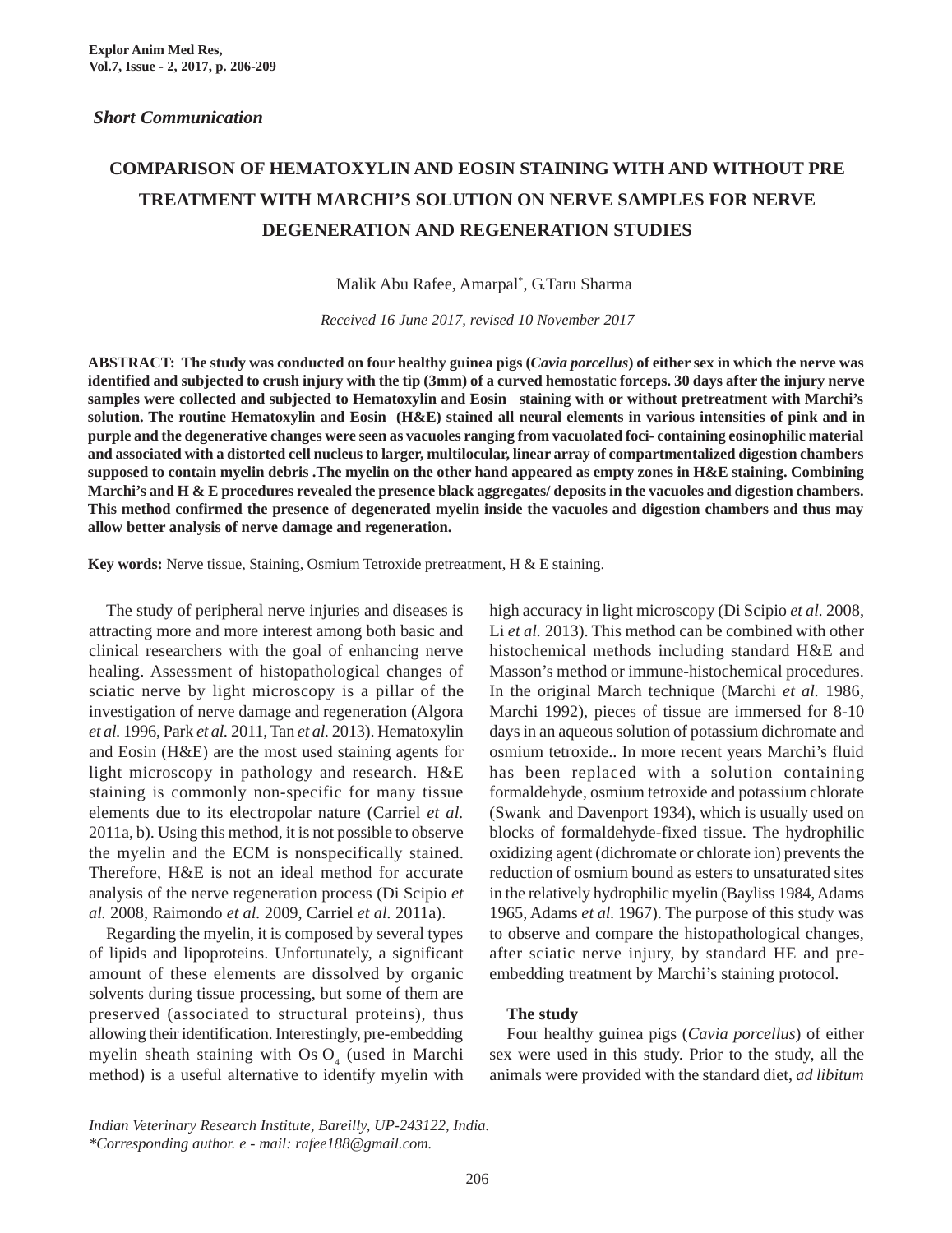

**Fig. 1. Photomicrographs of crushed nerve in longitudinal section in Guinea pigs.**

 [\*Shows vacuolated foci- larger, multilocular, containing less intense Eosin ophilic material and associated with a distorted cell nucleus. # shows digestion chambers as larger, multilocular, linear array of compartmentalized myelin debris. (Hematoxylin and Eosin, 40X)].

water and allowed to acclimatize for approaching, handling and animal house conditions for a period of 10 days. The study was approved by animal ethics of the institute.

The animals were anaesthetized by intramuscular injections of xylazine and ketamine in the thigh muscles as per standard protocol. Left thigh region was prepared for aseptic surgery. The animals were secured in right lateral recumbency. A linear skin incision of 3-4 cm length was made at lateral surface of the animal's left thigh and blunt dissection was performed to separate the biceps femoris and semitendinosus muscle to expose the sciatic nerve. Few drops of local anaesthetic (Lignocaine 2%) were instilled over the nerve to provide local analgesia. Five minutes later, the nerve was identified and subjected to crush injury with the tip (3 mm) of a curved hemostatic forceps. The site of the crush injury was the intermediate region of the sciatic nerve in its course down the thigh region before bifurcation into the tibial and peroneal nerves. The strength used for compression was standardized at the second locking position of the hemostatic forceps for 60 seconds. The muscle and skin were sutured in standard manner. Postoperatively, all the animals were housed in individual boxes and administered with broad spectrum antibiotic enrofloxacin for 5 consecutive days and analgesic meloxicam for three days, intramuscularly. The dressing of the skin wound was done using povidone iodine and skin sutures were removed on 10<sup>th</sup> postoperative day.

Animals were euthanized on  $30<sup>th</sup>$  day by intracardiac injection of over dosage of thiopental sodium. Crushed



**Fig. 2. Photomicrographs of crushed nerve in longitudinal section in Guinea pigs.**

[Digestion chambers filled with dark stained degenerated myelin can be seen (Combined Marchi's and H&E, 40 X)].

nerve samples were collected and stored in 10 % formalin. Two of the nerve samples were processed for paraffin embedding and cut into 4-5µ thick sections and stained with Hematoxylin and Eosin and other two nerve samples were teased with needle and subjected to preembedding treatment with Marchi's solution. For this purpose the formalin fixed specimen were kept for five days in 3% potassium dichromate and then transferred to Marchi's solution (Table 1) for 15 days. Thereafter the specimen was processed for paraffin embedding and cut into 4-5µ thick slice and stained Hematoxylin and Eosin.

## **Observation**

After sciatic nerve injury, Wallerian degeneration occurs in the distal stump consisting of a series of processes, including axonal degeneration, myelin degeneration and disintegration, Schwann cell proliferation, infiltration of macrophages and mast cells, and axonal and myelin debris clearance (Dubovy 2011).

**Table 1. Composition of marchi' solution used for preembedding treatment to the nerve samples.**

| $1.5$ ml $1\%$  |
|-----------------|
| $15 \text{ ml}$ |
| $3 \text{ ml}$  |
| $0.3$ ml        |
| 80 ml           |
|                 |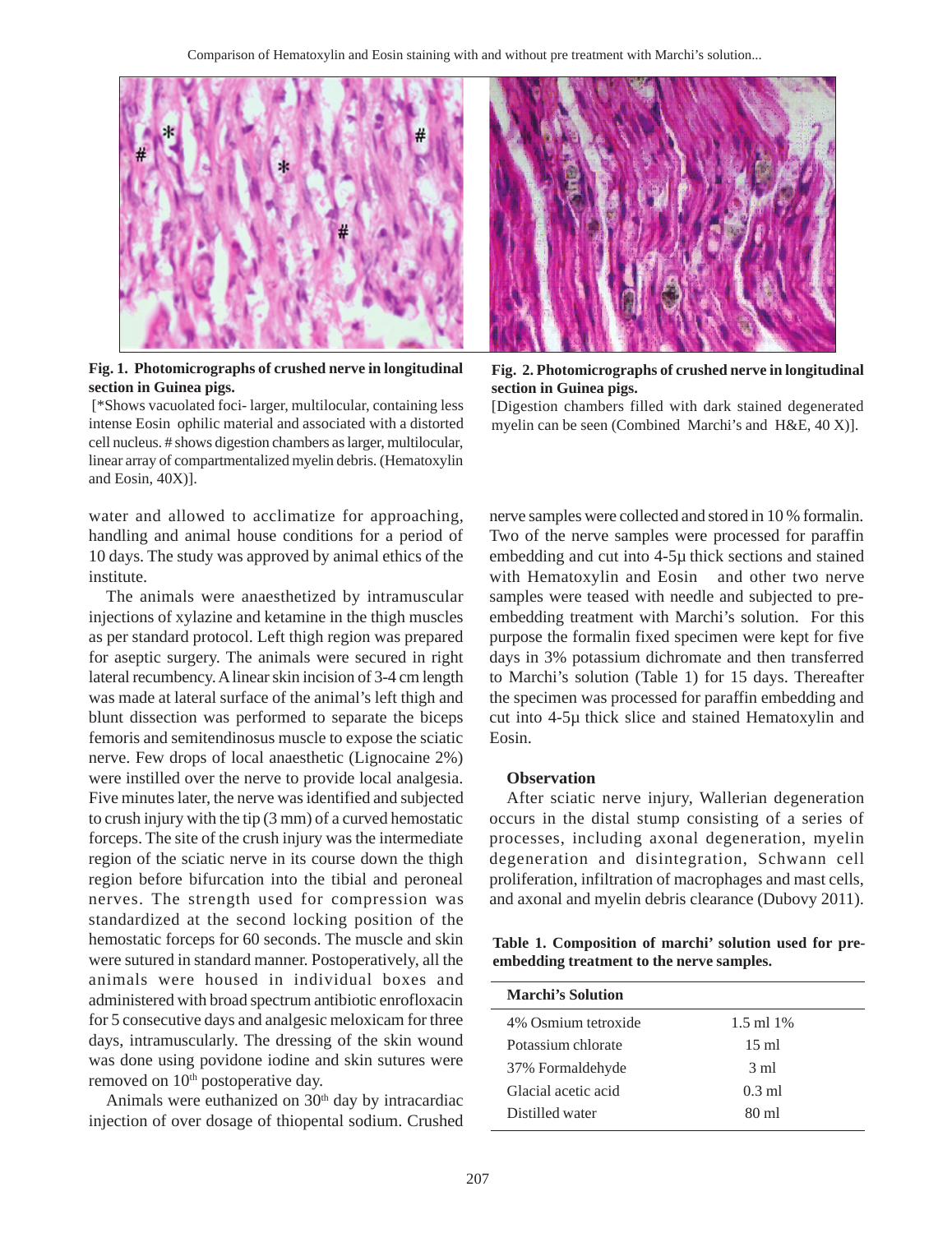The routine Hematoxylin and Eosin (H&E) stained all neural elements in various intensities of pink and in purple, the cell nuclei (Carriel *et al.* 2014). The degenerative changes were seen as vacuoles ranging from vacuolated foci- containing Eosin ophilic material and associated with a distorted cell nucleus to larger, multilocular, linear array of compartmentalized digestion chambers supposed to contain myelin debris (Fig. 1). The myelin on the other hand appeared as empty zones in H&E section. It was thus difficult to state whether the vacuoles are empty or contain myelin after simple H&E staining. Peripheral nerve regeneration is the process when degenerated axons and myelin are cleared with the establishment of a regeneration friendly microenvironment, after which nascent buds grow from axons proximal to the injury and extend along the regenerative channel to target organs and contact with them to achieve re-innervation of the target organs (Gu *et al.* 2011).

However, the products of degeneration of myelin can be selectively stained by the Marchi method. Marchi's staining procedure stains degenerated myelin stained black whereas normal myelin takes light brown stain (Gupta *et al.* 2013). As a strong oxidizing agent  $OsO<sub>4</sub>$ reacts with a wide range of organic compounds and is itself reduced to a black lower oxide, Os $O_2$  (Griffith 1967, Schroder 1980, Behrman 1984). The osmium dioxide adheres to structures that come in contact with  $\text{Os}\,\text{O}_4$ , thus imparting dark color. Further reduction and deposition occur when  $\text{Os } O_4$  reacts with ethanol or methanol used for dehydrating the tissue. It is however necessary to that specimens be less than 1 mm thick and shredded with fine needle as  $OsO<sub>4</sub>$  penetrates tissues slowly (Kiernan 1999). Combining Marchi's and H & E procedures revealed the presence of black aggregates/ deposits in the vacuoles and digestion chambers (Fig. 2). This method confirmed the presence of degenerated myelin inside the vacuoles and digestion chambers and thus may allow better analysis of nerve damage and regeneration.

## **REFERENCES**

Adams CWM, Abdulla YH, Bayliss OB (1967) Osmium tetroxide as a histochemical and histological reagent. Histochemie 9: 68 -77.

Adams CWM (1965) Histochemistry of lipids. In Adams CWM, .Neurohistochemistry. Amsterdam, Elsevier. 06-66.

Algora J, Chen LE, Seaber AV, Wong GH, Urbaniak JR (1996) Functional effects of lymphotoxin on crushed peripheral nerve. Microsurg 17:131-135.

Bayliss HO (1984) Lipid Histochemistry (Royal

Microscopical Society: Microscopy Handbooks 06). Oxford, Oxford University Press.

Behrman EJ (1984) The Chemistry of osmium tetroxide fixation. In Revel JP, Barnard T, Haggis GH, eds. The science of biological specimen preparation for microscopy and microanalysis. AMF O'Hare, IL, Scanning Electron Microscopy Inc. 1-5.

Carriel V, Garzon I, Alaminos M, Campos A (2011a) Evaluation of myelin sheath and collagen reorganization pattern in a model of peripheral nerve regeneration using an integrated histochemical approach. Histochem Cell Biol.136: 709 -717.

Carriel V, Garzon I, Alaminos M, Cornelissen M (2014) Histological assessment in peripheral nerve tissue engineering. Neural Regen Res 9: 1657 - 1660.

Carriel VS, Aneiros-Fernandez J, Arias-Santiago S, Garzon IJ, Alaminos M, Campos A (2011b) A novel histochemical method for a simultaneous staining of laminin and collagen fibers. J Histochem Cytochem 59: 270 - 277.

Di Scipio F, Raimondo S, Tos P, Geuna S (2008) A simple protocol for paraffin-embedded myelin sheath staining with osmium tetroxide for light microscope observation. Microsc Res Tech 71: 497 - 502.

Dubovy P (2011) Wallerian degeneration and peripheral nerve conditions for both axonal regeneration and neuropathic pain induction. Ann Anat 193: 267-275.

Griffith WP (1967) The Chemistry of the Rarer Platinum Metals (Os, Ru, Ir and Rh). London, Wiley.

Gu X, Ding F, Yang Y, Liu J (2011) Construction of tissue engineered nerve grafts and their application in peripheral nerve regeneration. Prog Neurobiol 93: 204 - 230.

Gupta A, Jadon NS, Singh GK, Pandey P,Jaiswal S (2013) Assessment of neurogenic potential of autologous bone marrow derived mononucleated cells with and without TGF-β1 in rabbits. Indian J Vet Surg 34(1): 27-31.

Kiernan JA (1999) Histological and Histochemical Methods: Theory and Practice. 3rd edn. Oxford: Butterworth-Heinemann.

Li QT, Zhang PX, Yin XF, Han N, Kou YH, Deng JX, Jiang BG (2013) Functional recovery of denervated skeletal muscle with sensory or mixed nerve protection: a pilot study. PLoS One 2013(8): e79746.

Marchi V, Algeri EG (1986) Sulle degenerazioni discendenti consecutivea lesioni in diverse zone della corteccia cerebrale. Riv Sper Freniatr Med Leg Alien Ment 14:1- 49.

Marchi V (1892) Sur l'origine et le cours des pedoncles cerebellauxet sur leurs rapports avec lesautres centres nerveux. Arch Ital Biol 17: 190 – 201.